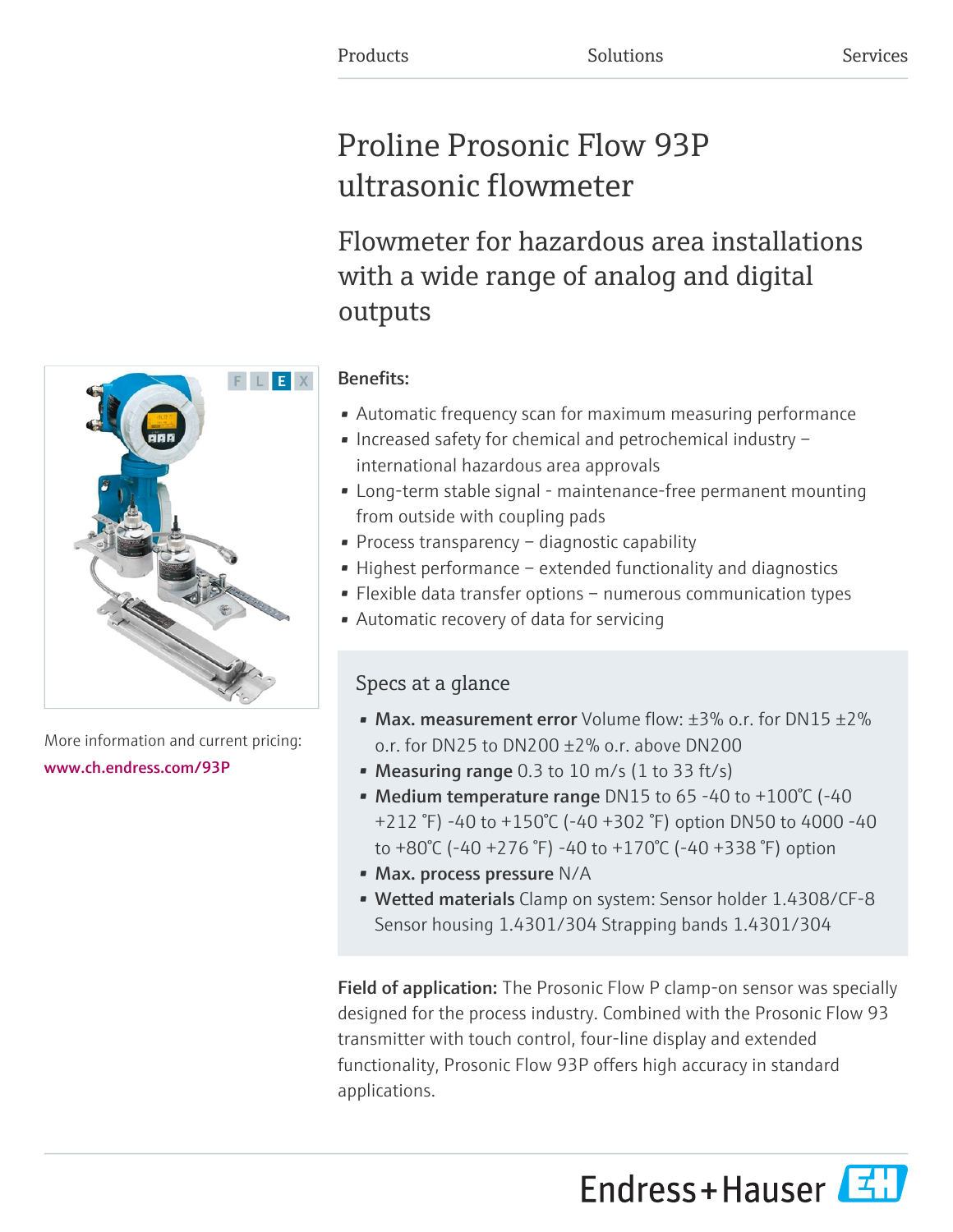# Features and specifications

Liquids Measuring principle

Ultrasonic flow

### Product headline

Flowmeter for hazardous area installations with a wide range of analog and digital outputs.

Automatic frequency scan for maximum measuring performance. Ideal clamp-on device for applications with chemicals, solvents, liquid hydrocarbons, acids, alkalis.

#### Sensor features

Increased safety for chemical and petrochemical industry – international hazardous area approvals. Long-term stable signal – maintenance-free permanent mounting from outside with coupling pads. Process transparency – diagnostic capability.

Medium temperature: –40 to 170 °C (–40 to 338 °F). Wide nominal diameter range: DN 15 to 4000 (½ to 160"). Process piping unaffected by meter installation.

#### Transmitter features

Highest performance – extended functionality and diagnostics. Flexible data transfer options – numerous communication types. Automatic recovery of data for servicing.

Aluminium transmitter housing.  $4 -$  line backlit display with touch control. HART, PROFIBUS PA/DP, FOUNDATION Fieldbus.

#### Nominal diameter range

Single channel, 1 or 2 paths : DN15 to 4000 (1/2 to 160") Dual channel, 1 or 2 paths : DN15 to 4000 (1/2 to 160")

#### Wetted materials

Clamp on system: Sensor holder 1.4308/CF-8 Sensor housing 1.4301/304 Strapping bands 1.4301/304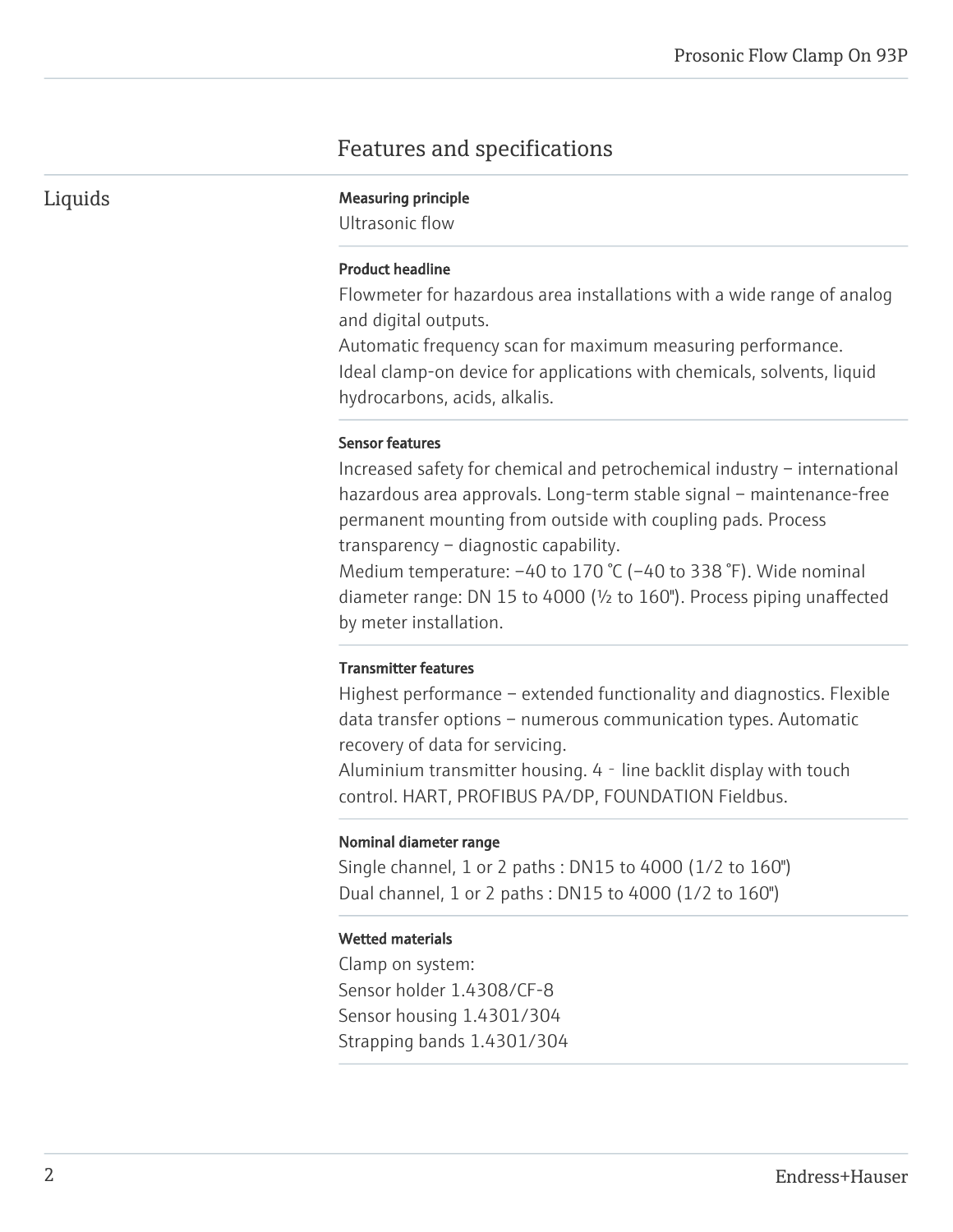# Liquids

#### Measured variables

Volume flow channel 1&2, average volume flow, volume flow difference, sound velocity, flow velocity, totalizer

#### Max. measurement error

Volume flow: ±3% o.r. for DN15 ±2% o.r. for DN25 to DN200 ±2% o.r. above DN200

#### Measuring range

0.3 to 10 m/s (1 to 33 ft/s)

#### Max. process pressure

N/A

#### Medium temperature range

DN15 to 65 -40 to +100°C (-40 +212 °F) -40 to +150°C (-40 +302 °F) option DN50 to 4000  $-40$  to  $+80^{\circ}$ C ( $-40 +276^{\circ}$ F) -40 to +170°C (-40 +338 °F) option

#### Ambient temperature range

 $-20$  to  $+60$  °C ( $-4$  to  $+140$  °F)  $-40$  to  $+60$  °C ( $-40$  to  $+140$  °F) optional

#### Sensor housing material

N/A

#### Transmitter housing material

Wall-mounted housing: powder-coated die-cast aluminum

#### Degree of protection

IP67, type 4X for transmitter IP68 type 6P for sensors. Transmitter: IP67, type 4X enclosure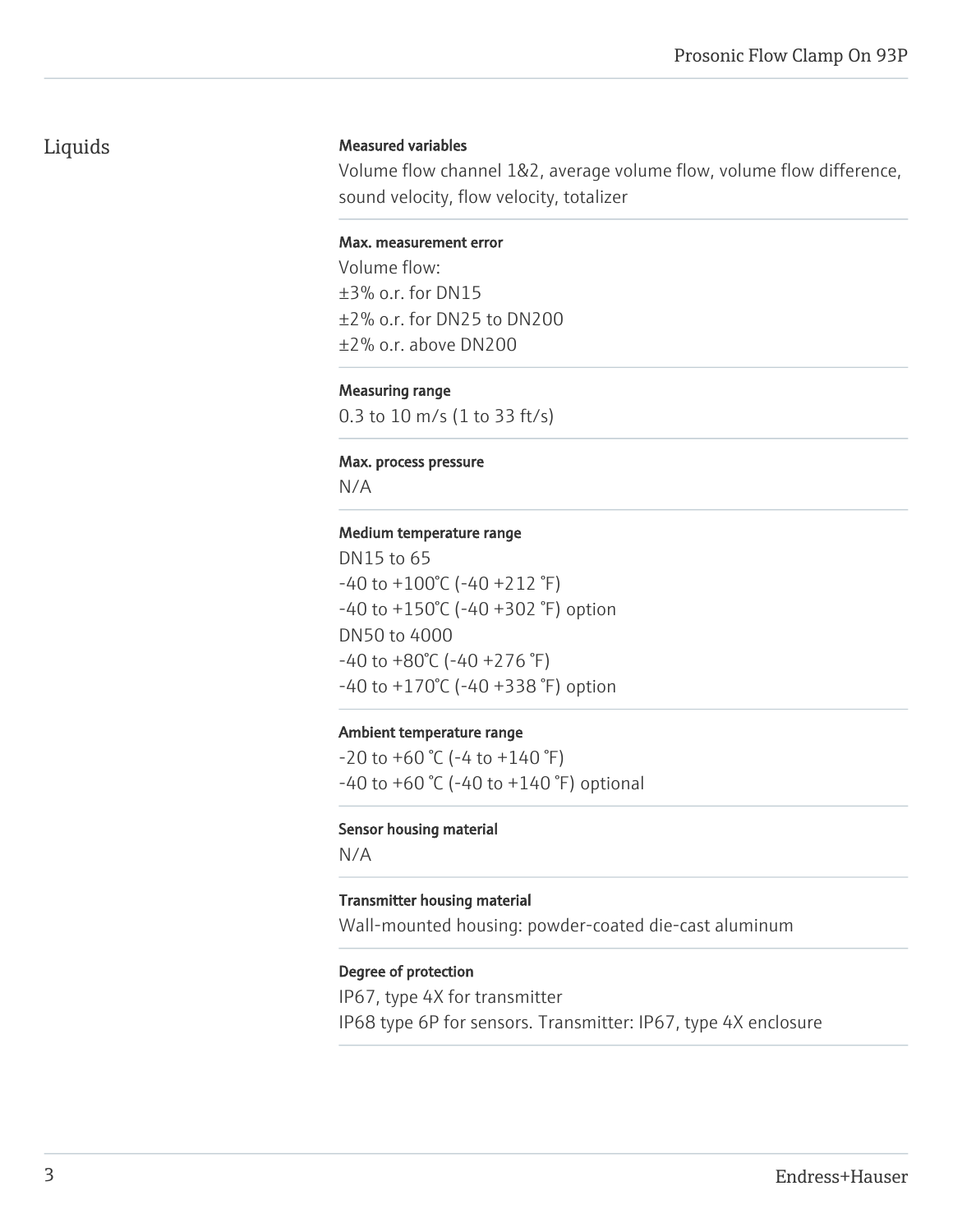# Liquids

### Display/Operation

4 lines backlit display with three optical keys

#### **Outputs**

1x 4-20 mA HART

1x Pulse/frequency/switch output (passive)

# Inputs

N/A

### Digital communication

HART PROFIBUS PA Profibus DP FOUNDATION Fieldbus

# Power supply

85 to 260 V AC 20 to 55 V AC 16 to 62V DC

# Hazardous area approvals

ATEX, FM/CSA, NEPSI, JPN

#### Other approvals and certificates

Flowmeter verification for DN15, 25, 40, 50 & 100 only Marine certificate EAC marking

#### Product safety

EAC marking

# Metrological approvals and certificates

Flowmeter verification for DN15, 25, 40, 50 & 100 only

# Marine approvals and certificates

Marine certificate